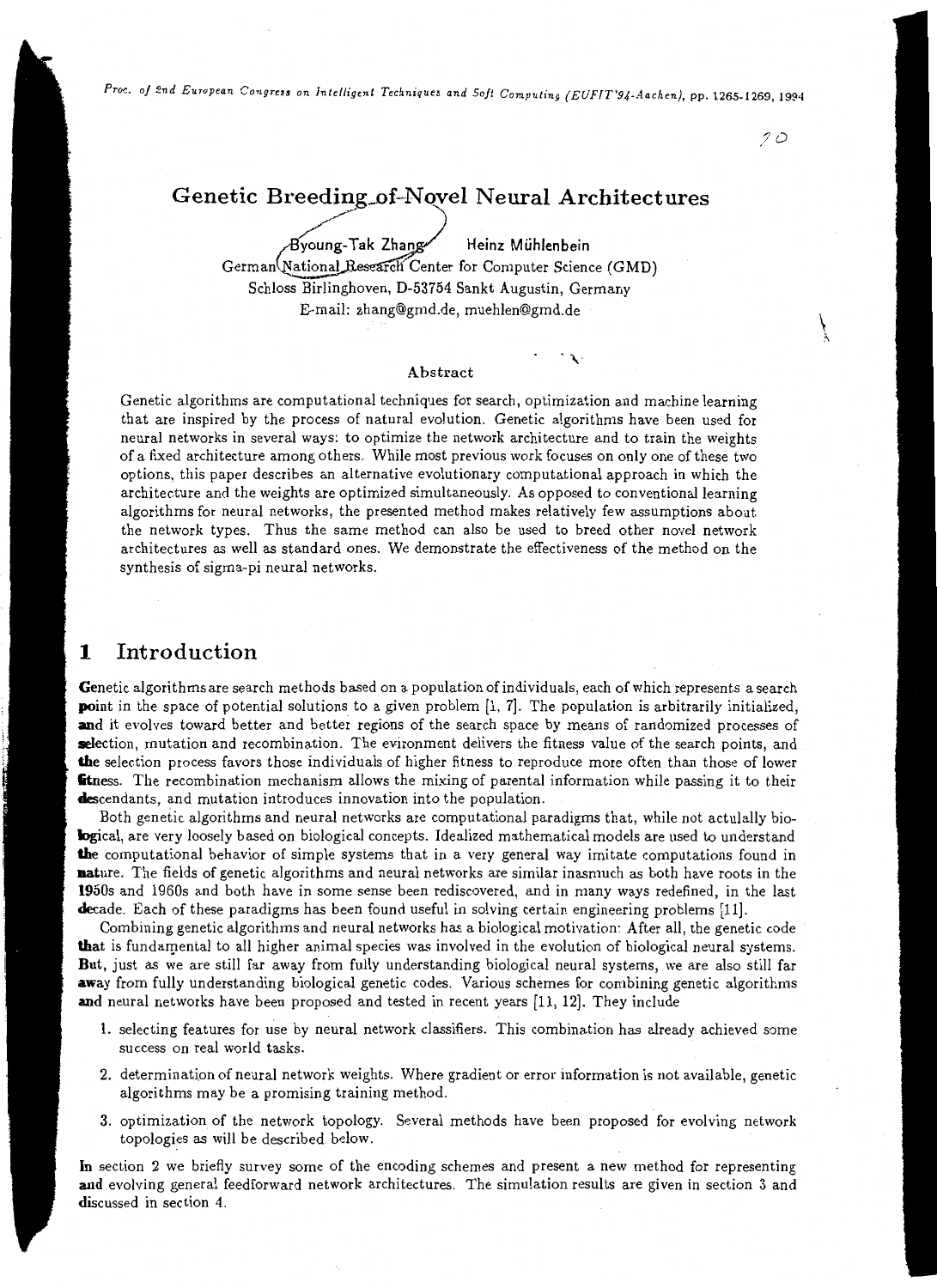#### Genetic Encoding of Neural Nets 2

**In weight optimization, the set of weights is represented as a chromosome and a genetic search is applied on** the encoded representation to find a set of weights that best fits the training data. Some encouraging results **lave** been reported which are comparable with conventional learning algorithms [6]. Where gradient or **curor** information is not available, genetic algorithms may be a promising training method. In architecture **extimization**, the topology of the networks is encoded as a chromosome and some genetic operators are **•plie**d to find an architecture which best fits the specified task according to some explicit design criteria. any methods have been proposed for evolving network topologies.

A general way of evolving genetic neural networks was suggested by Miihlenbein and Kindermann in [9]. Recent works, however, have focused on using genetic algorithms separately in each optimization problem, · in optimizing the network topology. Harp *et a/.* [2] and Miller *et a/.* [5] have described representa\ion themes in which the anatomical properties of the network structure are encoded as bit-strings. Similar **Expresentation has also been used by Whitley** *et al.* **[12] to prune unnecessary connections. Kitano [3] Example 3** encoding schemes in which a network configuration is indirectly specified by a graph generation **Exammar** which is evolved by genetic algorithms. All these methods use the backpropagation algorithm [10], **gradient-descent method, to train the weights of the network.** Koza [4] provides an alternative approach **to re**presenting neural networks, under the framework of so-called genetic programming (GP), which enables **nodification not only of the weights but also of the architecture for a neural network. However, this method** nes not provide a general method for representing an arbitrary structure.

We represent a feedforward network as a set of  $m$  trees, each corresponding to one output unit. For **Example,** the genotype of a feedforward network consisting of  $n = 6$  inputs and  $m = 1$  output unit is **co**ded as:

$$
\begin{array}{l}\n(U_1 \ \theta_1 \ w_{11} \ (U_2 \ \theta_2 \ w_{21} \ (x_2 \ ) \ w_{22} \ (x_3 \ )\n\end{array}\n\right)\n\begin{array}{l}\n w_{12} \ (U_3 \ \theta_3 \ w_{31} \ (x_4 \ )\n\end{array}\n\quad\n\begin{array}{l}\n w_{22} \ (U_4 \ \theta_4 \ w_{41} \ (x_1 \ ) \ w_{42} \ (x_3 \ ) \ w_{43} \ (x_6 \ )\n\end{array}\n)\n\right)\n\begin{array}{l}\n w_{13} \ (x_1 \ )\n\end{array}\n\quad\n\begin{array}{l}\n w_{14} \ (U_5 \ \theta_5 \ w_{51} \ (x_2 \ ) \ w_{52} \ (x_4 \ ) \ w_{53} \ (x_5 \ )\n\end{array}\n\end{array}
$$

**this tree representation, a node consists of one or more elements. For hidden and output units, each node unitains** an activation function type  $U_i$ , a threshold value  $\theta_i$ , and an arbitrary number of weight values  $w_{ij}$ . **The** node may point recursively to other hidden units  $U_i$  or an external input unit  $x_k$ ,  $k \in \{1, \dots, n\}$ .

This encoding scheme can represent any feedforward network with local receptive fields and direct connecbetween non-neighboring layers (see [14] for more details). This is contrasted with the more commonly **ned** perceptron architecture of fully connected feedforward networks. Figure 1 shows the corresponding tree presentation.



Figure 1: *Tree representation of the network. For simplicity, the thresholds are not shown.* 

Note also that this representation allows any type of activation functions to be defined. In particular, ~ may use pi units as well as the usual sigma units. While a sigma-unit calculates a *sum* of weighted **imputs**,  $u_i = \sum_{j \in R(i)} w_{ij} x_j$ , a pi-unit builds a *product* of weighted inputs:  $u_i = \prod_{j \in R(i)} w_{ij} x_j$ . Here  $w_{ij}$  is **the** connection weight from unit j to unit *i* and  $R(i)$  denotes the receptive field of unit *i*. By using pi units  $\bullet$  can, for example, directly build  $k$ th-order terms

$$
T^{(k)} = f_k \left( \prod_{j=1}^{j_k} w_{kj} x_j \right), \qquad (1)
$$

which require a number of layers consisting of summation units in conventional neural networks. The higher**order** terms can be again used as building blocks which are able to capture a high-order correlational structure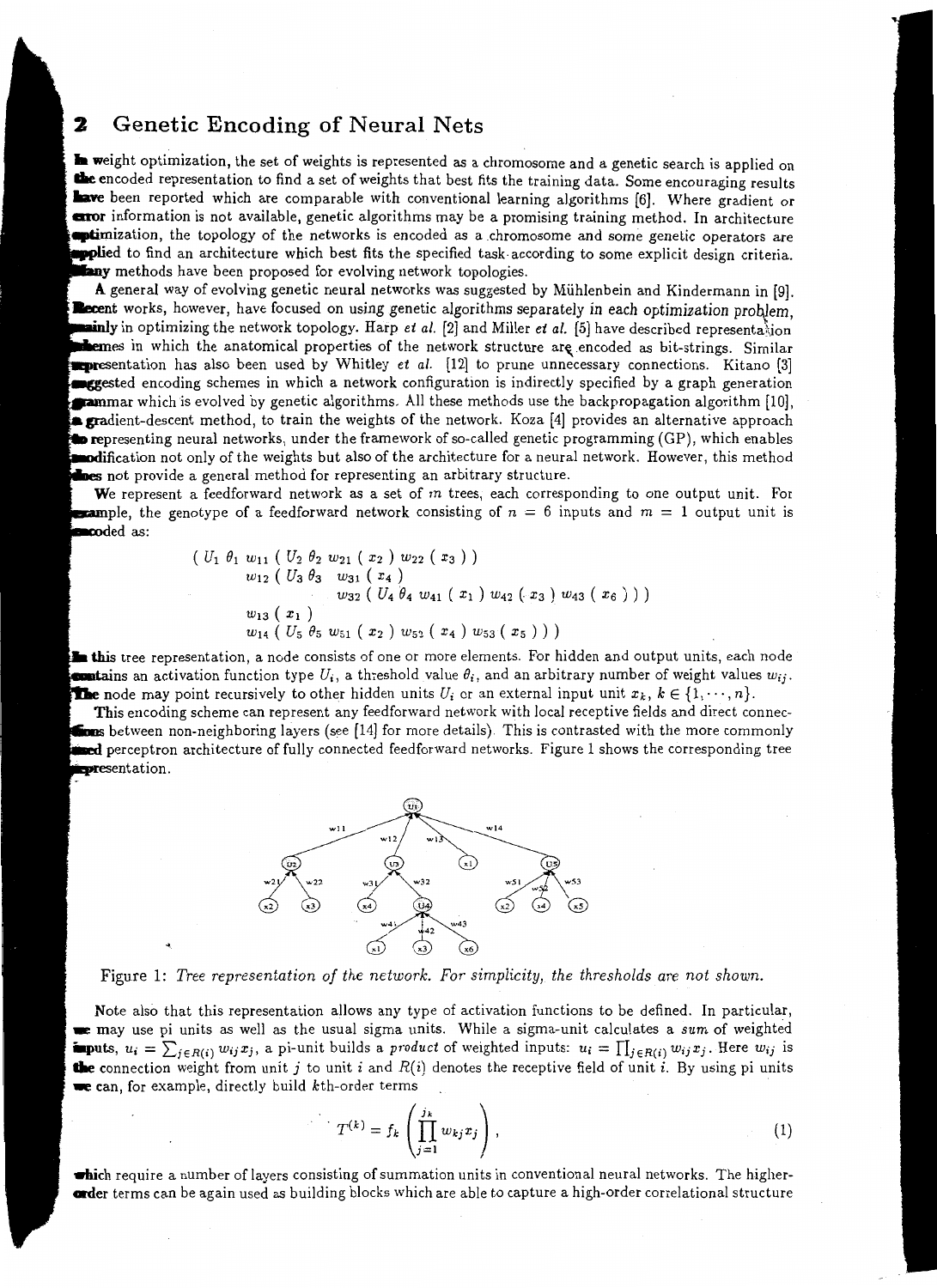**of the data.** In particular, by building a sigma unit which has as input various higher-order terms  $T^{(k)}$ , a ligher-order network of sigma-pi units can be constructed:

$$
y_i = f_i(u_i) = f_i\left(\sum_k w_{ik} T^{(k)}\right) = f_i\left(\sum_k w_{ik} f_k\left(\prod_{j=1}^{j_k} w_{kj} x_j\right)\right). \tag{2}
$$

In order to evolve the architectures we use breeder genetic programming (BGP) [13, 14]. As discussed above, BGP uses tree representation for individuals, a feature derived from GP. BGP uses, however, rankingbased truncation selection as in the breeder genetic algorithm (BGA) (8] instead of fitness-proportionate selection. Another feature of BGP is its fitness function which uses the Occam's razor principle. Occam's razor states that unnecessarily complex models should not be preferred to simpler ones. The truncation selection combined with Occam's razor has been proved useful in balancing the accuracy and parsimony of multilayer perceptrons.

We maintain a population  $A$  consisting of  $M$  individuals  $A_i$  of variable size. Each individual represents a neural network. The algorithm is summarized as follows:

- 1. Generate initial population  $\mathcal{A}(0)$  of M networks at random. Set current generation  $g \leftarrow 0$ .
- 2. Evaluate fitness values  $F_i(g)$  of networks using the training set of N examples.
- 3. If the termination condition is satisfied, then stop the evolution. Otherwise, continue with step 4.
- 4. Select upper  $\tau M$  networks of gth population into the mating pool  $B(q)$ .
- 5. Each network in  $B(g)$  undergoes a local hillclimbing, resulting in revised mating pool  $B(g)$ .
- 6. Create  $(g + 1)$ th population  $\mathcal{A}(t + 1)$  of size M by applying genetic operators to randomly chosen parent networks in *B(g).*
- 7. Replace the worst fit network in  $\mathcal{A}(t+1)$  by the best in  $\mathcal{A}(t)$ .
- 8. Set  $g \leftarrow g + 1$  and return to step 2.

The networks of the initial population,  $A(0)$ , are generated with a random number of layers. The receptive **field** of each neural unit and its width are also chosen randomly. The  $(g+1)$ th population,  $\mathcal{A}(g+1)$ , is created **from**  $A(g)$  in three steps: selection, hillclimbing, and mating. In the selection step, the fittest  $\tau M$  individuals **in**  $\mathcal{A}(g)$  are accepted into the mating pool  $\mathcal{B}(g)$ . The parameter  $\tau$  determines the selection intensity and has **a value from the interval**  $(0, 1]$ **. After selection, each individual in**  $B(g)$  **undergoes a hillclimbing search where** the weights of the network are adapted. While a simple hillclimbing method is sufficient for adjustment of discrete weights, other search methods might as well been used for this purpose. For real-valued weights, it will be necessary to modify or replace the discrete hillclimbing search by a continuous parameter optimization **method** which may be again genetic algorithms  $[7]$ .

**Hillclimbing results in the revised mate set**  $B(g)$ **. The mating phase repeatedly selects two random parent individuals** in  $B(g)$  to produce two offspring in the new population  $A(g+1)$  by applying crossover operators, **until** the population size amounts to  $M$ . The crossover operator adapts the size, depth and receptive field **of** the network architecture. The crossover operation chooses randomly two parents,  $B_i$  and  $B_j$ , from • mating pool *B(g).* The subtrees of two parent individuals, *B;* and *Bj,* are then exchanged at the given **arossover** points to form two offspring  $B'_i$  and  $B'_j$ . The number of arguments of each operator plays no role **Lecause** the syntactically correct subtree under the node is completely replaced by another syntactically **excepted** subtree. The mutation operation may be applied to change some value of a node. A new population **is generated repeatedly until an acceptable solution is found or the variance of the fitness**  $V(g)$  **falls below** a specified limit value *Vmin·* The algorithm also stops if a specified number of generations, *gmax,* is carried ent.

We use a training set D to measure the fitness  $F_i$  of the network  $A_i$  with weights W:

$$
F_i = F(D|W, A_i) = \frac{E(D|W, A_i)}{m \cdot N} + \frac{C(W|A_i)}{N \cdot C_{max}},
$$
\n(3)

-·---- ---- ----------

**where**  $N$  is the number of training examples. A theoretical background behind this fitness function is **Excussed in [14].** The first term expresses the accuracy penalty caused by the error for the training set. The stord term in the fitness function expresses the complexity penalty of the network, reflecting the principle of Occam's razor.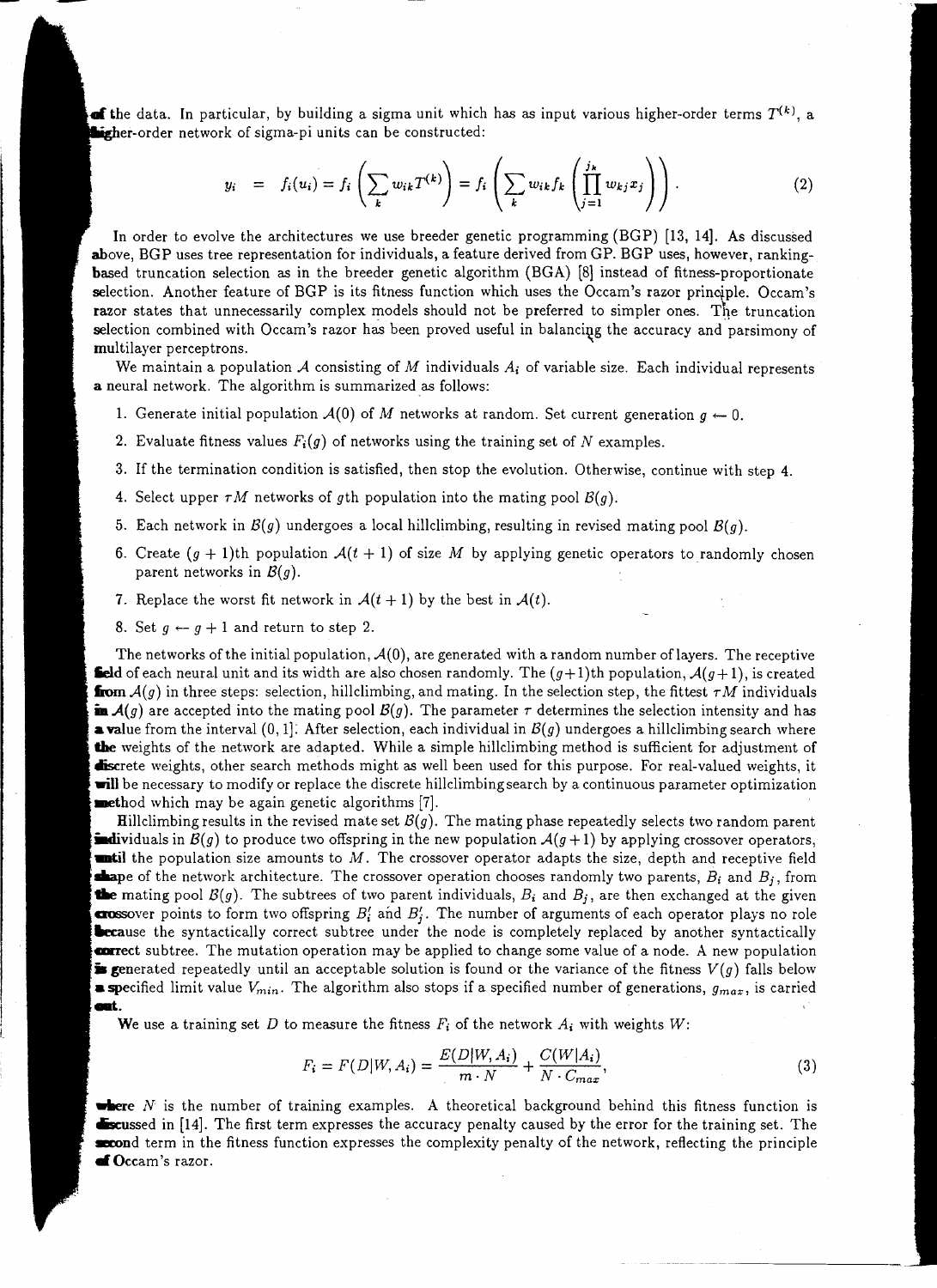## **3 Experimental Results: Evolving Sigma-Pi Networks**

The method was used to synthesize sigma-pi networks. The task was the parity problem of input size 8. A total of 128 correct examples were generated randomly to get a training set and then noise was inserted to this data by randomly changing the ouput value with 5% probablity. The generalization performance of the best solution in each generation was tested by the complete data set of  $2^8 = 256$  noise-free examples. The population was initialized for every individual to contain sigma and pi units with 50% probability each. The depth of initialized network was limited to 3. The truncation rate was 40%.



Figure 2: *Evolving sigma-pi networks from noisy data* 

Figure 2 (left) shows a typical evolution of the training and generalization error of the best fit sigma-pi networks. In spite of the noise, a good correspondence is observed between learning and generalization performance. Figure 2 (right) shows the corresponding evolution of the complexity of the best fit network in each generation. Notice that the change of network performance is closely related with the change of its complexity.

To see the effect of Occam's razor, we performed experiments with the fitness function without the complexity term, i.e.  $F(D|W, A_i) = E(D|W, A_i)/mN$ . The results showed that applying Occam's razor achieves significantly better performance for this problem. Without Occam's razor the network size increased to an arbitrarily large size, which makes it difficult to find a useful building block to combine. Another advantage of using Occam's razor is the accelerated convergence. The proposed fitness function decreased the network size by approximately four times and the speed-up factor of learning was two.



Figure 3: *Performance comparison of perceptmns and sigma-pi networks* 

We also studied the scalability of the method to synthesize the sigma-pi network architecture. For these experiments we used noise-free data consisting of  $2^n$  examples for parity problems of input size  $n = 2, 4, 6, 8$ . We performed 10 runs for each problem size. For each problem size  $n$ , we used the population size  $M =$ 100n/2 and the maximum generation  $g_{max} = 10n$ . For example,  $M = 400$  and  $g_{max} = 80$  for  $n = 8$ . To test the effectiveness of pi units for solving the parity problem we also run 10 experiments using only sigma units. The experiments were the same as before except that all units are initialized as sigma units. The comparison results are summarized in Figure 3. As the graphs show, the additional use of pi units consistently improved the performance in accuracy as well as in complexity reduction. This implies that in solving parity problems, the pi units were more effective than the sigma units and that the BGP could construct such an architecture.